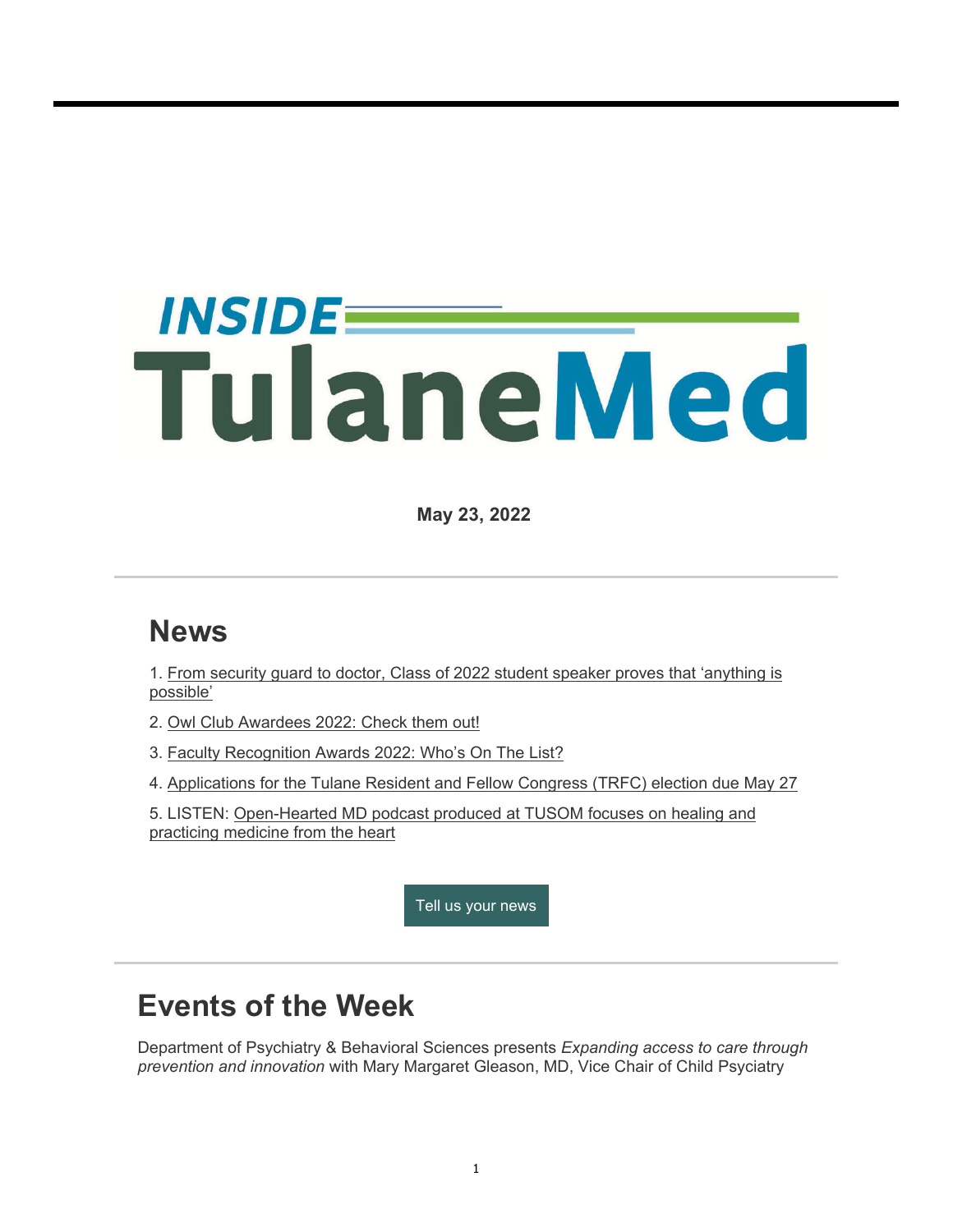Candidate and Clinical Professor at TUSOM. **Monday, May 23 at noon**. Murphy Building, 5th Floor, Leone Learning Center Classroom or join via Zoom.

Deadline to submit abstracts for Educational Research Day. **Monday, May 23.** Get more information here.

SAIDE Monthly Meeting. **Tuesday, May 24 at noon.** Register for the Zoom meeting here.

10x Genomics and Tulane present *Breaking new ground in infectious disease & cancer with multiomic single cell and spatial characterization.* **Friday, May 27 from 8:30-10am.** Register for the virtual seminar here.

Farewell Reception for Dr. Jeffrey Percak, Assistant Professor of Medicine. **Friday, May 27**  from noon - 1:30pm. Tidewater Building, Diboll Gallery. RSVP to cdavenport@tulane.edu.

Submit your event



#### **Ledet shows 'anything is possible'**

Russell J. Ledet, PhD, faced and conquered many challenges on his journey to become a doctor. "Years ago, when I was working as a security guard at a hospital and I saw doctors taking care of people, I thought, maybe this is something that I can explore. So, I started thinking about what I needed to do to become a doctor. I asked a few of the doctors that I saw during my shifts at the

hospital if I could shadow them, and I was told that security guards don't really become doctors — but I didn't let that stop me."

Ledet served as the Class of 2022 student speaker at the Unified Commencement Ceremony and also earned his MD & MBA from Tulane this past weekend. Congratulations to Dr. Ledet and the entire Class of 2022! Read more here.

## **Lagniappe**

Photographer Cheryl Gerber will be at the School of Medicine this **Thursday, May 26 from 9am - 6pm** to take head shots for faculty, staff, residents & fellows and students. This is free and open to everyone. Sign up for a time here.